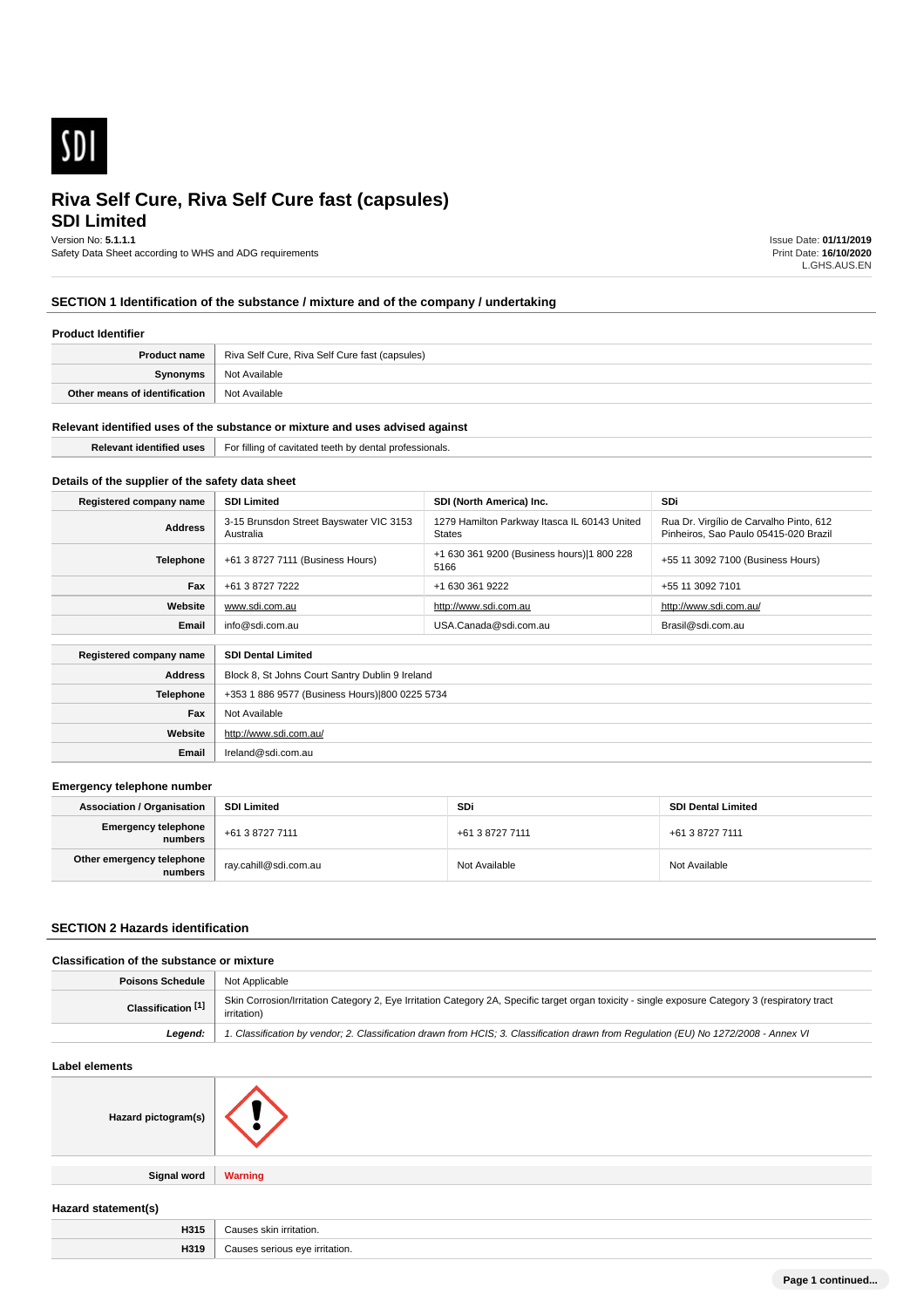**H335** May cause respiratory irritation.

#### **Precautionary statement(s) Prevention**

| P271 | Use only outdoors or in a well-ventilated area.                            |
|------|----------------------------------------------------------------------------|
| P261 | Avoid breathing mist/vapours/spray.                                        |
| P280 | Wear protective gloves/protective clothing/eye protection/face protection. |

### **Precautionary statement(s) Response**

| P321           | Specific treatment (see advice on this label).                                                                                   |
|----------------|----------------------------------------------------------------------------------------------------------------------------------|
| P362           | Take off contaminated clothing and wash before reuse.                                                                            |
| P305+P351+P338 | IF IN EYES: Rinse cautiously with water for several minutes. Remove contact lenses, if present and easy to do. Continue rinsing. |
| P312           | Call a POISON CENTER or doctor/physician if you feel unwell.                                                                     |
| P337+P313      | If eye irritation persists: Get medical advice/attention.                                                                        |
| P302+P352      | IF ON SKIN: Wash with plenty of water.                                                                                           |
| P304+P340      | IF INHALED: Remove victim to fresh air and keep at rest in a position comfortable for breathing.                                 |
| P332+P313      | If skin irritation occurs: Get medical advice/attention.                                                                         |

### **Precautionary statement(s) Storage**

|                                                                                                    | <b>DANE</b> |  |
|----------------------------------------------------------------------------------------------------|-------------|--|
| <b>DA03+D233</b><br>$:$ tore<br>container tightly closed.<br>مصوام اعفادانااه المسرد<br>یمہ ،<br>. |             |  |

### **Precautionary statement(s) Disposal**

**P501** Dispose of contents/container to authorised hazardous or special waste collection point in accordance with any local regulation.

## **SECTION 3 Composition / information on ingredients**

#### **Substances**

See section below for composition of Mixtures

### **Mixtures**

| <b>CAS No</b> | %[weight] | Name                         |
|---------------|-----------|------------------------------|
| Not Available |           | Compartment 1 contains       |
| 9003-01-4     | 20-30     | acrylic acid homopolymer     |
| 87-69-4       | $10 - 15$ | tartaric acid                |
| Not Available |           | Compartment 2 contains:      |
| Not Available | 90-95     | fluoro aluminosilicate glass |

## **SECTION 4 First aid measures**

| Description of first aid measures |                                                                                                                                                                                                                                                                                                                                                                                                                                                                                                                                                                                   |  |
|-----------------------------------|-----------------------------------------------------------------------------------------------------------------------------------------------------------------------------------------------------------------------------------------------------------------------------------------------------------------------------------------------------------------------------------------------------------------------------------------------------------------------------------------------------------------------------------------------------------------------------------|--|
| <b>Eye Contact</b>                | If this product comes in contact with the eyes:<br>Immediately hold eyelids apart and flush the eye continuously with running water.<br>Ensure complete irrigation of the eye by keeping eyelids apart and away from eye and moving the eyelids by occasionally lifting the upper<br>and lower lids.<br>► Continue flushing until advised to stop by the Poisons Information Centre or a doctor, or for at least 15 minutes.<br>Transport to hospital or doctor without delay.<br>▶ Removal of contact lenses after an eye injury should only be undertaken by skilled personnel. |  |
| <b>Skin Contact</b>               | If skin contact occurs:<br>Immediately remove all contaminated clothing, including footwear.<br>Flush skin and hair with running water (and soap if available).<br>Seek medical attention in event of irritation.                                                                                                                                                                                                                                                                                                                                                                 |  |
| Inhalation                        | If fumes or combustion products are inhaled remove from contaminated area.<br>Seek medical attention.                                                                                                                                                                                                                                                                                                                                                                                                                                                                             |  |
| Ingestion                         | Immediately give a glass of water.<br>First aid is not generally required. If in doubt, contact a Poisons Information Centre or a doctor.<br>Seek medical attention.                                                                                                                                                                                                                                                                                                                                                                                                              |  |

### **Indication of any immediate medical attention and special treatment needed**

Treat symptomatically.

## **SECTION 5 Firefighting measures**

**Extinguishing media**

Foam is generally ineffective.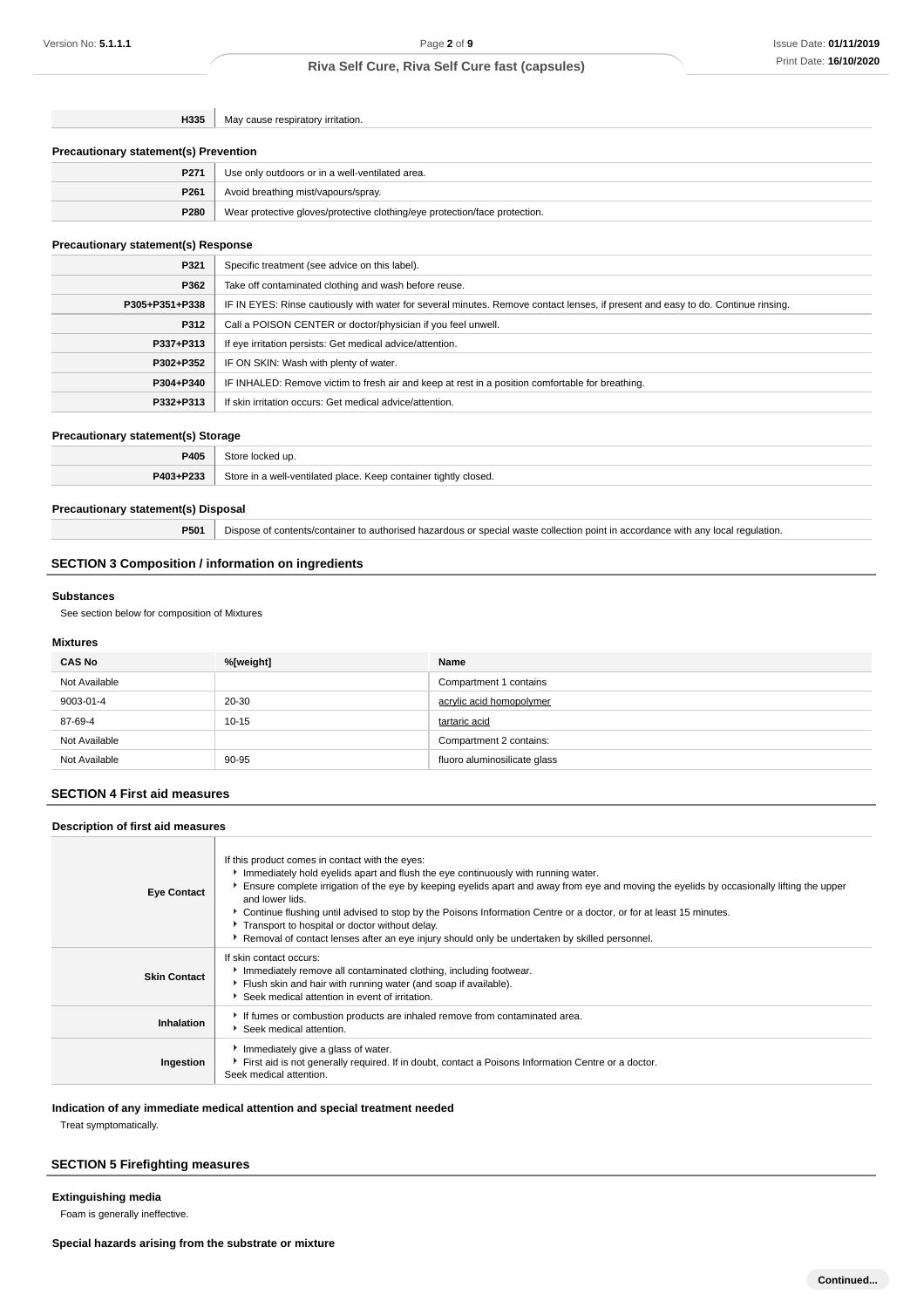| <b>Advice for firefighters</b> |                                                                                                                                                                                                                                                                                                                                                                                                                                                                                                                                                     |  |
|--------------------------------|-----------------------------------------------------------------------------------------------------------------------------------------------------------------------------------------------------------------------------------------------------------------------------------------------------------------------------------------------------------------------------------------------------------------------------------------------------------------------------------------------------------------------------------------------------|--|
| <b>Fire Fighting</b>           | Alert Fire Brigade and tell them location and nature of hazard.<br>• Wear breathing apparatus plus protective gloves.<br>• Prevent, by any means available, spillage from entering drains or water courses.<br>▶ Use water delivered as a fine spray to control fire and cool adjacent area.<br>DO NOT approach containers suspected to be hot.<br>• Cool fire exposed containers with water spray from a protected location.<br>If safe to do so, remove containers from path of fire.<br>Equipment should be thoroughly decontaminated after use. |  |
| <b>Fire/Explosion Hazard</b>   | $\cdot$ Combustible.<br>Slight fire hazard when exposed to heat or flame.<br>► Heating may cause expansion or decomposition leading to violent rupture of containers.<br>• On combustion, may emit toxic fumes of carbon monoxide (CO).<br>May emit acrid smoke.<br>• Mists containing combustible materials may be explosive.<br>Combustion products include:                                                                                                                                                                                      |  |

Combustion products include: carbon dioxide (CO2) other pyrolysis products typical of burning organic material. May emit poisonous fumes. May emit corrosive fumes. **HAZCHEM** Not Applicable

## **SECTION 6 Accidental release measures**

### **Personal precautions, protective equipment and emergency procedures**

See section 8

### **Environmental precautions**

See section 12

### **Methods and material for containment and cleaning up**

**Fire Incompatibility** None known.

| <b>Minor Spills</b> | Clean up all spills immediately.<br>Avoid contact with skin and eyes.<br>▶ Wear impervious gloves and safety goggles.<br>Trowel up/scrape up.<br>Place spilled material in clean, dry, sealed container.<br>Flush spill area with water.                                                                                                                                                                                                                                                                                                                                                                                                             |
|---------------------|------------------------------------------------------------------------------------------------------------------------------------------------------------------------------------------------------------------------------------------------------------------------------------------------------------------------------------------------------------------------------------------------------------------------------------------------------------------------------------------------------------------------------------------------------------------------------------------------------------------------------------------------------|
| <b>Major Spills</b> | Minor hazard.<br>Clear area of personnel.<br>Alert Fire Brigade and tell them location and nature of hazard.<br>▶ Control personal contact with the substance, by using protective equipment as required.<br>Prevent spillage from entering drains or water ways.<br>Contain spill with sand, earth or vermiculite.<br>▶ Collect recoverable product into labelled containers for recycling.<br>Absorb remaining product with sand, earth or vermiculite and place in appropriate containers for disposal.<br>• Wash area and prevent runoff into drains or waterways.<br>If contamination of drains or waterways occurs, advise emergency services. |

Personal Protective Equipment advice is contained in Section 8 of the SDS.

## **SECTION 7 Handling and storage**

| Precautions for safe handling |                                                                                                                                                                                                                                                                                                                                                                                                                                                                                                                                                                                                                                                                                                                                                                                                                                                                                                                                                                       |
|-------------------------------|-----------------------------------------------------------------------------------------------------------------------------------------------------------------------------------------------------------------------------------------------------------------------------------------------------------------------------------------------------------------------------------------------------------------------------------------------------------------------------------------------------------------------------------------------------------------------------------------------------------------------------------------------------------------------------------------------------------------------------------------------------------------------------------------------------------------------------------------------------------------------------------------------------------------------------------------------------------------------|
| Safe handling                 | Avoid all personal contact, including inhalation.<br>▶ Wear protective clothing when risk of exposure occurs.<br>Use in a well-ventilated area.<br>Prevent concentration in hollows and sumps.<br>DO NOT enter confined spaces until atmosphere has been checked.<br>DO NOT allow material to contact humans, exposed food or food utensils.<br>Avoid contact with incompatible materials.<br>* When handling, DO NOT eat, drink or smoke.<br>Keep containers securely sealed when not in use.<br>Avoid physical damage to containers.<br>Always wash hands with soap and water after handling.<br>▶ Work clothes should be laundered separately. Launder contaminated clothing before re-use.<br>Use good occupational work practice.<br>• Observe manufacturer's storage and handling recommendations contained within this SDS.<br>Atmosphere should be regularly checked against established exposure standards to ensure safe working conditions are maintained. |
| <b>Other information</b>      | Store between 5 and 25 deg. C.<br>Do not store in direct sunlight.<br>Store in a dry and well ventilated-area, away from heat and sunlight.                                                                                                                                                                                                                                                                                                                                                                                                                                                                                                                                                                                                                                                                                                                                                                                                                           |

## **Conditions for safe storage, including any incompatibilities**

L

| Suitable container      | <b>DO NOT</b> repack. Use containers supplied by manufacturer only.<br>▶ Check that containers are clearly labelled and free from leaks |  |
|-------------------------|-----------------------------------------------------------------------------------------------------------------------------------------|--|
| Storage incompatibility | None known                                                                                                                              |  |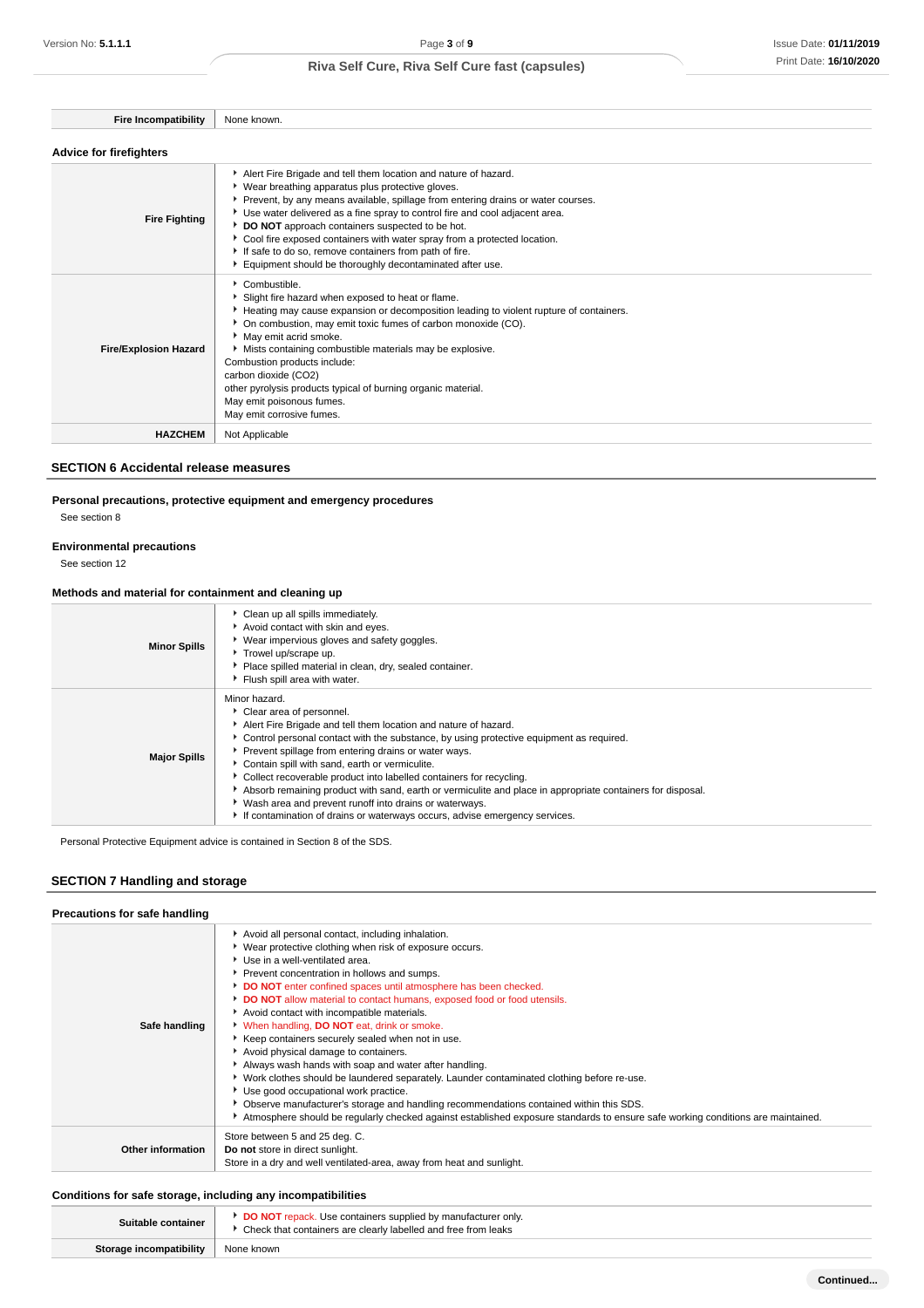## **SECTION 8 Exposure controls / personal protection**

### **Control parameters**

**Occupational Exposure Limits (OEL)**

## **INGREDIENT DATA**

Not Available

### **Emergency Limits**

| Ingredient                           | <b>Material name</b> | TEEL-1         | TEEL-2              | TEEL-3    |
|--------------------------------------|----------------------|----------------|---------------------|-----------|
| tartaric acid                        | Tartaric acid        | $1.6$ mg/m $3$ | 17 $mg/m3$          | 100 mg/m3 |
|                                      |                      |                |                     |           |
| Ingredient                           | <b>Original IDLH</b> |                | <b>Revised IDLH</b> |           |
| acrylic acid homopolymer             | Not Available        |                | Not Available       |           |
| tartaric acid                        | Not Available        |                | Not Available       |           |
| <b>Occupational Exposure Banding</b> |                      |                |                     |           |

| Ingredient               | <b>Occupational Exposure Band Rating</b><br><b>Occupational Exposure Band Limit</b>                                                                                                                                                                                                                                                                                      |                               |
|--------------------------|--------------------------------------------------------------------------------------------------------------------------------------------------------------------------------------------------------------------------------------------------------------------------------------------------------------------------------------------------------------------------|-------------------------------|
| acrylic acid homopolymer |                                                                                                                                                                                                                                                                                                                                                                          | $\leq$ 0.01 mg/m <sup>3</sup> |
| tartaric acid            |                                                                                                                                                                                                                                                                                                                                                                          | $\leq$ 0.01 mg/m <sup>3</sup> |
| Notes:                   | Occupational exposure banding is a process of assigning chemicals into specific categories or bands based on a chemical's potency and the<br>adverse health outcomes associated with exposure. The output of this process is an occupational exposure band (OEB), which corresponds to a<br>range of exposure concentrations that are expected to protect worker health. |                               |

### **MATERIAL DATA**

| <b>Exposure controls</b> |  |
|--------------------------|--|
|--------------------------|--|

|                            | Engineering controls are used to remove a hazard or place a barrier between the worker and the hazard. Well-designed engineering controls can<br>be highly effective in protecting workers and will typically be independent of worker interactions to provide this high level of protection.<br>The basic types of engineering controls are:<br>Process controls which involve changing the way a job activity or process is done to reduce the risk.<br>Enclosure and/or isolation of emission source which keeps a selected hazard "physically" away from the worker and ventilation that strategically<br>"adds" and "removes" air in the work environment. Ventilation can remove or dilute an air contaminant if designed properly. The design of a<br>ventilation system must match the particular process and chemical or contaminant in use.<br>Employers may need to use multiple types of controls to prevent employee overexposure.<br>General exhaust is adequate under normal operating conditions. Local exhaust ventilation may be required in special circumstances. If risk of<br>overexposure exists, wear approved respirator. Supplied-air type respirator may be required in special circumstances. Correct fit is essential to<br>ensure adequate protection. Provide adequate ventilation in warehouses and enclosed storage areas. Air contaminants generated in the<br>workplace possess varying "escape" velocities which, in turn, determine the "capture velocities" of fresh circulating air required to effectively<br>remove the contaminant. |                                                                                                                                                                                                                                                                                                                                                                                                                                                                                                                                                                                                                                                                                                                                       |                                                    |  |
|----------------------------|-------------------------------------------------------------------------------------------------------------------------------------------------------------------------------------------------------------------------------------------------------------------------------------------------------------------------------------------------------------------------------------------------------------------------------------------------------------------------------------------------------------------------------------------------------------------------------------------------------------------------------------------------------------------------------------------------------------------------------------------------------------------------------------------------------------------------------------------------------------------------------------------------------------------------------------------------------------------------------------------------------------------------------------------------------------------------------------------------------------------------------------------------------------------------------------------------------------------------------------------------------------------------------------------------------------------------------------------------------------------------------------------------------------------------------------------------------------------------------------------------------------------------------------------------------------------------------|---------------------------------------------------------------------------------------------------------------------------------------------------------------------------------------------------------------------------------------------------------------------------------------------------------------------------------------------------------------------------------------------------------------------------------------------------------------------------------------------------------------------------------------------------------------------------------------------------------------------------------------------------------------------------------------------------------------------------------------|----------------------------------------------------|--|
|                            | Type of Contaminant:<br>solvent, vapours, degreasing etc., evaporating from tank (in still air).                                                                                                                                                                                                                                                                                                                                                                                                                                                                                                                                                                                                                                                                                                                                                                                                                                                                                                                                                                                                                                                                                                                                                                                                                                                                                                                                                                                                                                                                              |                                                                                                                                                                                                                                                                                                                                                                                                                                                                                                                                                                                                                                                                                                                                       | Air Speed:<br>$0.25 - 0.5$ m/s                     |  |
| Appropriate engineering    | aerosols, fumes from pouring operations, intermittent container filling, low speed conveyer transfers, welding, spray<br>drift, plating acid fumes, pickling (released at low velocity into zone of active generation)                                                                                                                                                                                                                                                                                                                                                                                                                                                                                                                                                                                                                                                                                                                                                                                                                                                                                                                                                                                                                                                                                                                                                                                                                                                                                                                                                        |                                                                                                                                                                                                                                                                                                                                                                                                                                                                                                                                                                                                                                                                                                                                       | (50-100 f/min)<br>0.5-1 m/s (100-200<br>$f/min.$ ) |  |
| controls                   | direct spray, spray painting in shallow booths, drum filling, conveyer loading, crusher dusts, gas discharge (active<br>generation into zone of rapid air motion)                                                                                                                                                                                                                                                                                                                                                                                                                                                                                                                                                                                                                                                                                                                                                                                                                                                                                                                                                                                                                                                                                                                                                                                                                                                                                                                                                                                                             |                                                                                                                                                                                                                                                                                                                                                                                                                                                                                                                                                                                                                                                                                                                                       | 1-2.5 m/s (200-500<br>f/min.)                      |  |
|                            | grinding, abrasive blasting, tumbling, high speed wheel generated dusts (released at high initial velocity into zone of<br>very high rapid air motion)                                                                                                                                                                                                                                                                                                                                                                                                                                                                                                                                                                                                                                                                                                                                                                                                                                                                                                                                                                                                                                                                                                                                                                                                                                                                                                                                                                                                                        |                                                                                                                                                                                                                                                                                                                                                                                                                                                                                                                                                                                                                                                                                                                                       | $2.5 - 10$ m/s<br>(500-2000 f/min.)                |  |
|                            | Within each range the appropriate value depends on:                                                                                                                                                                                                                                                                                                                                                                                                                                                                                                                                                                                                                                                                                                                                                                                                                                                                                                                                                                                                                                                                                                                                                                                                                                                                                                                                                                                                                                                                                                                           |                                                                                                                                                                                                                                                                                                                                                                                                                                                                                                                                                                                                                                                                                                                                       |                                                    |  |
|                            | Lower end of the range                                                                                                                                                                                                                                                                                                                                                                                                                                                                                                                                                                                                                                                                                                                                                                                                                                                                                                                                                                                                                                                                                                                                                                                                                                                                                                                                                                                                                                                                                                                                                        | Upper end of the range                                                                                                                                                                                                                                                                                                                                                                                                                                                                                                                                                                                                                                                                                                                |                                                    |  |
|                            | 1: Room air currents minimal or favourable to capture                                                                                                                                                                                                                                                                                                                                                                                                                                                                                                                                                                                                                                                                                                                                                                                                                                                                                                                                                                                                                                                                                                                                                                                                                                                                                                                                                                                                                                                                                                                         | 1: Disturbing room air currents                                                                                                                                                                                                                                                                                                                                                                                                                                                                                                                                                                                                                                                                                                       |                                                    |  |
|                            | 2: Contaminants of low toxicity or of nuisance value only.                                                                                                                                                                                                                                                                                                                                                                                                                                                                                                                                                                                                                                                                                                                                                                                                                                                                                                                                                                                                                                                                                                                                                                                                                                                                                                                                                                                                                                                                                                                    | 2: Contaminants of high toxicity                                                                                                                                                                                                                                                                                                                                                                                                                                                                                                                                                                                                                                                                                                      |                                                    |  |
|                            | 3: Intermittent, low production.                                                                                                                                                                                                                                                                                                                                                                                                                                                                                                                                                                                                                                                                                                                                                                                                                                                                                                                                                                                                                                                                                                                                                                                                                                                                                                                                                                                                                                                                                                                                              | 3: High production, heavy use                                                                                                                                                                                                                                                                                                                                                                                                                                                                                                                                                                                                                                                                                                         |                                                    |  |
|                            | 4: Small hood-local control only<br>4: Large hood or large air mass in motion                                                                                                                                                                                                                                                                                                                                                                                                                                                                                                                                                                                                                                                                                                                                                                                                                                                                                                                                                                                                                                                                                                                                                                                                                                                                                                                                                                                                                                                                                                 |                                                                                                                                                                                                                                                                                                                                                                                                                                                                                                                                                                                                                                                                                                                                       |                                                    |  |
|                            | Simple theory shows that air velocity falls rapidly with distance away from the opening of a simple extraction pipe. Velocity generally decreases<br>with the square of distance from the extraction point (in simple cases). Therefore the air speed at the extraction point should be adjusted,<br>accordingly, after reference to distance from the contaminating source. The air velocity at the extraction fan, for example, should be a minimum of<br>1-2 m/s (200-400 f/min) for extraction of solvents generated in a tank 2 meters distant from the extraction point. Other mechanical considerations,<br>producing performance deficits within the extraction apparatus, make it essential that theoretical air velocities are multiplied by factors of 10 or<br>more when extraction systems are installed or used.                                                                                                                                                                                                                                                                                                                                                                                                                                                                                                                                                                                                                                                                                                                                                |                                                                                                                                                                                                                                                                                                                                                                                                                                                                                                                                                                                                                                                                                                                                       |                                                    |  |
| <b>Personal protection</b> |                                                                                                                                                                                                                                                                                                                                                                                                                                                                                                                                                                                                                                                                                                                                                                                                                                                                                                                                                                                                                                                                                                                                                                                                                                                                                                                                                                                                                                                                                                                                                                               |                                                                                                                                                                                                                                                                                                                                                                                                                                                                                                                                                                                                                                                                                                                                       |                                                    |  |
| Eye and face protection    | Safety glasses with side shields.<br>Chemical goggles.<br>۰,                                                                                                                                                                                                                                                                                                                                                                                                                                                                                                                                                                                                                                                                                                                                                                                                                                                                                                                                                                                                                                                                                                                                                                                                                                                                                                                                                                                                                                                                                                                  | Contact lenses may pose a special hazard; soft contact lenses may absorb and concentrate irritants. A written policy document, describing<br>the wearing of lenses or restrictions on use, should be created for each workplace or task. This should include a review of lens absorption<br>and adsorption for the class of chemicals in use and an account of injury experience. Medical and first-aid personnel should be trained in<br>their removal and suitable equipment should be readily available. In the event of chemical exposure, begin eye irrigation immediately and<br>remove contact lens as soon as practicable. Lens should be removed at the first signs of eye redness or irritation - lens should be removed in |                                                    |  |

a clean environment only after workers have washed hands thoroughly. [CDC NIOSH Current Intelligence Bulletin 59], [AS/NZS 1336 or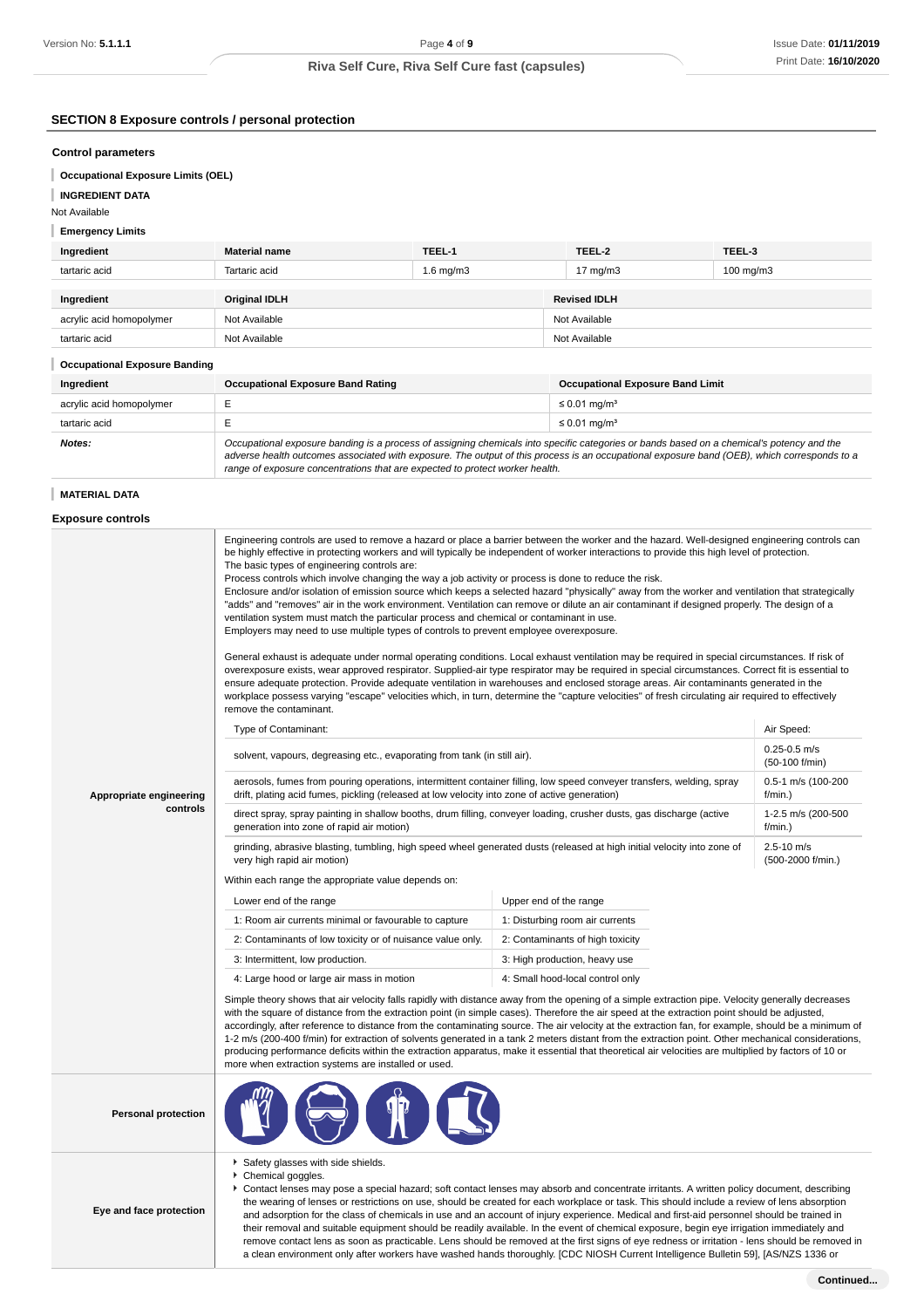|                              | national equivalent]                                                                       |
|------------------------------|--------------------------------------------------------------------------------------------|
| <b>Skin protection</b>       | See Hand protection below                                                                  |
| <b>Hands/feet protection</b> | ▶ PVC gloves<br><b>Rubber Gloves</b>                                                       |
| <b>Body protection</b>       | See Other protection below                                                                 |
| Other protection             | • Overalls.<br>P.V.C apron.<br>Barrier cream.<br>Skin cleansing cream.<br>▶ Eye wash unit. |

## **SECTION 9 Physical and chemical properties**

### **Information on basic physical and chemical properties**

| Appearance                                      | Smooth, pale-coloured paste with slightly characteristic odour, partially mixes with water. |                                            |                |
|-------------------------------------------------|---------------------------------------------------------------------------------------------|--------------------------------------------|----------------|
|                                                 |                                                                                             |                                            |                |
| <b>Physical state</b>                           | Non Slump Paste                                                                             | Relative density (Water = 1)               | Not Available  |
| Odour                                           | Not Available                                                                               | Partition coefficient n-octanol<br>/ water | Not Available  |
| <b>Odour threshold</b>                          | Not Available                                                                               | Auto-ignition temperature (°C)             | Not Available  |
| pH (as supplied)                                | Not Available                                                                               | Decomposition temperature                  | Not Available  |
| Melting point / freezing point<br>(°C)          | Not Available                                                                               | Viscosity (cSt)                            | Not Available  |
| Initial boiling point and boiling<br>range (°C) | Not Available                                                                               | Molecular weight (g/mol)                   | Not Applicable |
| Flash point (°C)                                | Not Available                                                                               | <b>Taste</b>                               | Not Available  |
| <b>Evaporation rate</b>                         | Not Available                                                                               | <b>Explosive properties</b>                | Not Available  |
| Flammability                                    | Not Available                                                                               | <b>Oxidising properties</b>                | Not Available  |
| Upper Explosive Limit (%)                       | Not Available                                                                               | Surface Tension (dyn/cm or<br>$mN/m$ )     | Not Available  |
| Lower Explosive Limit (%)                       | Not Available                                                                               | <b>Volatile Component (%vol)</b>           | Not Available  |
| Vapour pressure (kPa)                           | Not Available                                                                               | Gas group                                  | Not Available  |
| Solubility in water                             | Partly miscible                                                                             | pH as a solution (1%)                      | Not Available  |
| Vapour density $(Air = 1)$                      | Not Available                                                                               | VOC g/L                                    | Not Available  |

## **SECTION 10 Stability and reactivity**

| Reactivity                                 | See section 7                                                             |
|--------------------------------------------|---------------------------------------------------------------------------|
| <b>Chemical stability</b>                  | Product is considered stable and hazardous polymerisation will not occur. |
| Possibility of hazardous<br>reactions      | See section 7                                                             |
| <b>Conditions to avoid</b>                 | See section 7                                                             |
| Incompatible materials                     | See section 7                                                             |
| <b>Hazardous decomposition</b><br>products | See section 5                                                             |

## **SECTION 11 Toxicological information**

### **Information on toxicological effects**

| <b>Inhaled</b>      | Evidence shows, or practical experience predicts, that the material produces irritation of the respiratory system, in a substantial number of<br>individuals, following inhalation. In contrast to most organs, the lung is able to respond to a chemical insult by first removing or neutralising the<br>irritant and then repairing the damage. The repair process, which initially evolved to protect mammalian lungs from foreign matter and antigens,<br>may however, produce further lung damage resulting in the impairment of gas exchange, the primary function of the lungs. Respiratory tract<br>irritation often results in an inflammatory response involving the recruitment and activation of many cell types, mainly derived from the vascular<br>system.                                                                                                                                                                                                                                                                                                                                                                                                                                                                                                                                             |
|---------------------|-----------------------------------------------------------------------------------------------------------------------------------------------------------------------------------------------------------------------------------------------------------------------------------------------------------------------------------------------------------------------------------------------------------------------------------------------------------------------------------------------------------------------------------------------------------------------------------------------------------------------------------------------------------------------------------------------------------------------------------------------------------------------------------------------------------------------------------------------------------------------------------------------------------------------------------------------------------------------------------------------------------------------------------------------------------------------------------------------------------------------------------------------------------------------------------------------------------------------------------------------------------------------------------------------------------------------|
| Ingestion           | Accidental ingestion of the material may be damaging to the health of the individual.                                                                                                                                                                                                                                                                                                                                                                                                                                                                                                                                                                                                                                                                                                                                                                                                                                                                                                                                                                                                                                                                                                                                                                                                                                 |
| <b>Skin Contact</b> | Evidence exists, or practical experience predicts, that the material either produces inflammation of the skin in a substantial number of individuals<br>following direct contact, and/or produces significant inflammation when applied to the healthy intact skin of animals, for up to four hours, such<br>inflammation being present twenty-four hours or more after the end of the exposure period. Skin irritation may also be present after prolonged or<br>repeated exposure; this may result in a form of contact dermatitis (nonallergic). The dermatitis is often characterised by skin redness (erythema)<br>and swelling (oedema) which may progress to blistering (vesiculation), scaling and thickening of the epidermis. At the microscopic level there<br>may be intercellular oedema of the spongy layer of the skin (spongiosis) and intracellular oedema of the epidermis.<br>The material may accentuate any pre-existing dermatitis condition<br>Open cuts, abraded or irritated skin should not be exposed to this material<br>Entry into the blood-stream through, for example, cuts, abrasions, puncture wounds or lesions, may produce systemic injury with harmful effects.<br>Examine the skin prior to the use of the material and ensure that any external damage is suitably protected. |
| Eye                 | Evidence exists, or practical experience predicts, that the material may cause eye irritation in a substantial number of individuals and/or may<br>produce significant ocular lesions which are present twenty-four hours or more after instillation into the eye(s) of experimental animals.<br>Repeated or prolonged eye contact may cause inflammation characterised by temporary redness (similar to windburn) of the conjunctiva                                                                                                                                                                                                                                                                                                                                                                                                                                                                                                                                                                                                                                                                                                                                                                                                                                                                                 |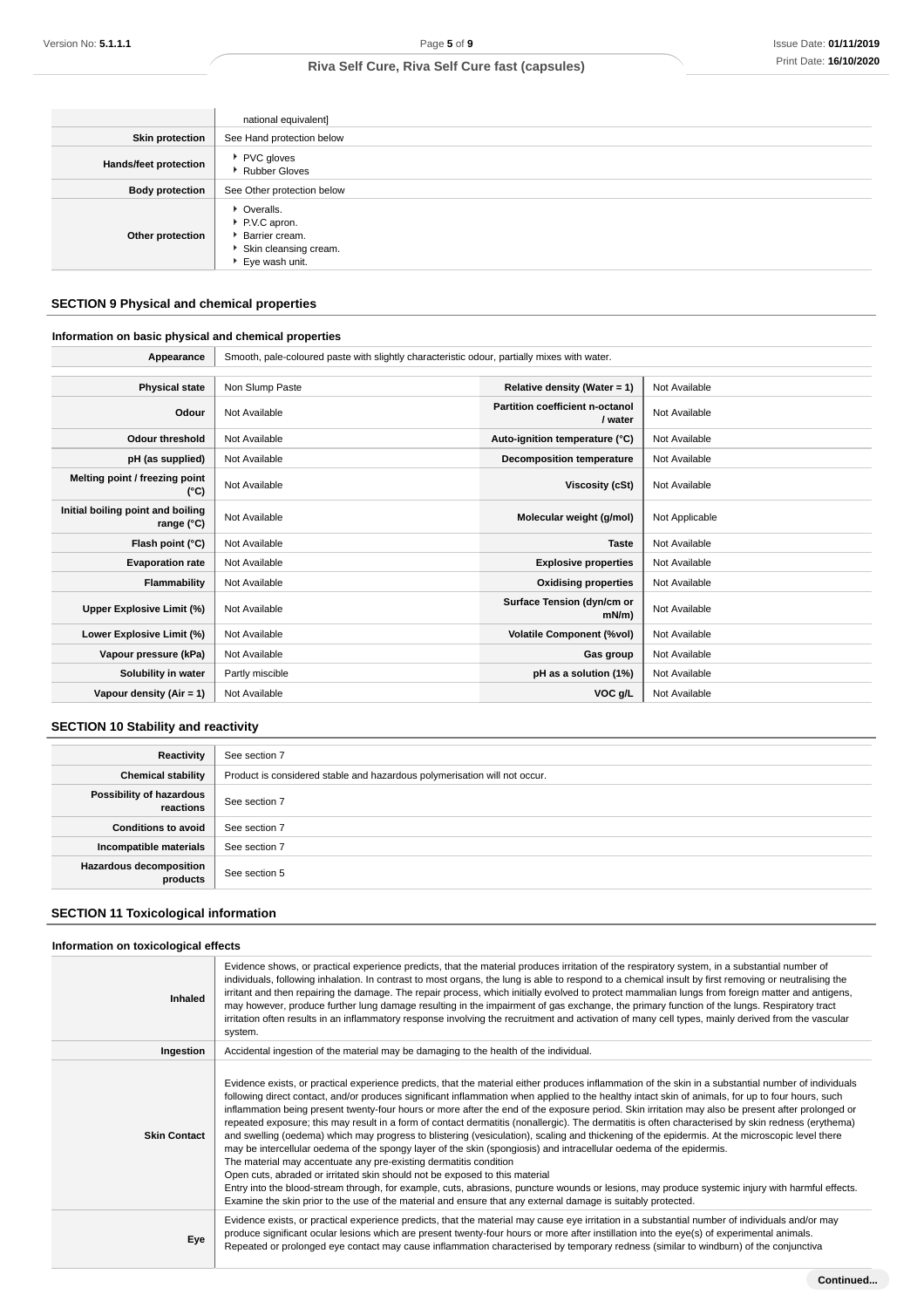|                                                   | (conjunctivitis); temporary impairment of vision and/or other transient eye damage/ulceration may occur.                                                                                                                                                                                                                                                                                                                                                                                                                                                                                                                                                                                                                                                                                                                                                                                                                                                                                                                                                                                                                                                                                                                                                                                                                                                                                                                                                                                                                                                                                                                                                                                                                                                                                                                                                                                                                                                                                                                                                                                                                                                                                                                                                                                                                                                                                                                                                                                                                                                                                                                                                                                                                                                                                                                                                                                                                                                                                                                                                                                                                                                                                                                                                                                                                                                                                                                                                                                                                                                                                                                                                                                                                                                                                                                                                                                                                                                                                                                                                                                                                                                                                                                                                                                                                                                                                                                                                                                                                                                                                                                                                                                                                                                                                                                                                                                                                                                                                                                                                                                                                                                                                                                                                                                                                                                                                                                                                                                                                                                                                                                                                                                                                                                                                                                                                                                                                                                                                                                                                                                                                                                                                                                                                                             |                                                       |  |
|---------------------------------------------------|--------------------------------------------------------------------------------------------------------------------------------------------------------------------------------------------------------------------------------------------------------------------------------------------------------------------------------------------------------------------------------------------------------------------------------------------------------------------------------------------------------------------------------------------------------------------------------------------------------------------------------------------------------------------------------------------------------------------------------------------------------------------------------------------------------------------------------------------------------------------------------------------------------------------------------------------------------------------------------------------------------------------------------------------------------------------------------------------------------------------------------------------------------------------------------------------------------------------------------------------------------------------------------------------------------------------------------------------------------------------------------------------------------------------------------------------------------------------------------------------------------------------------------------------------------------------------------------------------------------------------------------------------------------------------------------------------------------------------------------------------------------------------------------------------------------------------------------------------------------------------------------------------------------------------------------------------------------------------------------------------------------------------------------------------------------------------------------------------------------------------------------------------------------------------------------------------------------------------------------------------------------------------------------------------------------------------------------------------------------------------------------------------------------------------------------------------------------------------------------------------------------------------------------------------------------------------------------------------------------------------------------------------------------------------------------------------------------------------------------------------------------------------------------------------------------------------------------------------------------------------------------------------------------------------------------------------------------------------------------------------------------------------------------------------------------------------------------------------------------------------------------------------------------------------------------------------------------------------------------------------------------------------------------------------------------------------------------------------------------------------------------------------------------------------------------------------------------------------------------------------------------------------------------------------------------------------------------------------------------------------------------------------------------------------------------------------------------------------------------------------------------------------------------------------------------------------------------------------------------------------------------------------------------------------------------------------------------------------------------------------------------------------------------------------------------------------------------------------------------------------------------------------------------------------------------------------------------------------------------------------------------------------------------------------------------------------------------------------------------------------------------------------------------------------------------------------------------------------------------------------------------------------------------------------------------------------------------------------------------------------------------------------------------------------------------------------------------------------------------------------------------------------------------------------------------------------------------------------------------------------------------------------------------------------------------------------------------------------------------------------------------------------------------------------------------------------------------------------------------------------------------------------------------------------------------------------------------------------------------------------------------------------------------------------------------------------------------------------------------------------------------------------------------------------------------------------------------------------------------------------------------------------------------------------------------------------------------------------------------------------------------------------------------------------------------------------------------------------------------------------------------------------------------------------------------------------------------------------------------------------------------------------------------------------------------------------------------------------------------------------------------------------------------------------------------------------------------------------------------------------------------------------------------------------------------------------------------------------------------------------------------------------------------|-------------------------------------------------------|--|
| <b>Chronic</b>                                    | Long-term exposure to respiratory irritants may result in disease of the airways involving difficult breathing and related systemic problems.<br>Limited evidence suggests that repeated or long-term occupational exposure may produce cumulative health effects involving organs or<br>biochemical systems.                                                                                                                                                                                                                                                                                                                                                                                                                                                                                                                                                                                                                                                                                                                                                                                                                                                                                                                                                                                                                                                                                                                                                                                                                                                                                                                                                                                                                                                                                                                                                                                                                                                                                                                                                                                                                                                                                                                                                                                                                                                                                                                                                                                                                                                                                                                                                                                                                                                                                                                                                                                                                                                                                                                                                                                                                                                                                                                                                                                                                                                                                                                                                                                                                                                                                                                                                                                                                                                                                                                                                                                                                                                                                                                                                                                                                                                                                                                                                                                                                                                                                                                                                                                                                                                                                                                                                                                                                                                                                                                                                                                                                                                                                                                                                                                                                                                                                                                                                                                                                                                                                                                                                                                                                                                                                                                                                                                                                                                                                                                                                                                                                                                                                                                                                                                                                                                                                                                                                                        |                                                       |  |
|                                                   | <b>TOXICITY</b>                                                                                                                                                                                                                                                                                                                                                                                                                                                                                                                                                                                                                                                                                                                                                                                                                                                                                                                                                                                                                                                                                                                                                                                                                                                                                                                                                                                                                                                                                                                                                                                                                                                                                                                                                                                                                                                                                                                                                                                                                                                                                                                                                                                                                                                                                                                                                                                                                                                                                                                                                                                                                                                                                                                                                                                                                                                                                                                                                                                                                                                                                                                                                                                                                                                                                                                                                                                                                                                                                                                                                                                                                                                                                                                                                                                                                                                                                                                                                                                                                                                                                                                                                                                                                                                                                                                                                                                                                                                                                                                                                                                                                                                                                                                                                                                                                                                                                                                                                                                                                                                                                                                                                                                                                                                                                                                                                                                                                                                                                                                                                                                                                                                                                                                                                                                                                                                                                                                                                                                                                                                                                                                                                                                                                                                                      | <b>IRRITATION</b>                                     |  |
| Riva Self Cure, Riva Self Cure<br>fast (capsules) | Not Available                                                                                                                                                                                                                                                                                                                                                                                                                                                                                                                                                                                                                                                                                                                                                                                                                                                                                                                                                                                                                                                                                                                                                                                                                                                                                                                                                                                                                                                                                                                                                                                                                                                                                                                                                                                                                                                                                                                                                                                                                                                                                                                                                                                                                                                                                                                                                                                                                                                                                                                                                                                                                                                                                                                                                                                                                                                                                                                                                                                                                                                                                                                                                                                                                                                                                                                                                                                                                                                                                                                                                                                                                                                                                                                                                                                                                                                                                                                                                                                                                                                                                                                                                                                                                                                                                                                                                                                                                                                                                                                                                                                                                                                                                                                                                                                                                                                                                                                                                                                                                                                                                                                                                                                                                                                                                                                                                                                                                                                                                                                                                                                                                                                                                                                                                                                                                                                                                                                                                                                                                                                                                                                                                                                                                                                                        | Not Available                                         |  |
|                                                   | <b>TOXICITY</b>                                                                                                                                                                                                                                                                                                                                                                                                                                                                                                                                                                                                                                                                                                                                                                                                                                                                                                                                                                                                                                                                                                                                                                                                                                                                                                                                                                                                                                                                                                                                                                                                                                                                                                                                                                                                                                                                                                                                                                                                                                                                                                                                                                                                                                                                                                                                                                                                                                                                                                                                                                                                                                                                                                                                                                                                                                                                                                                                                                                                                                                                                                                                                                                                                                                                                                                                                                                                                                                                                                                                                                                                                                                                                                                                                                                                                                                                                                                                                                                                                                                                                                                                                                                                                                                                                                                                                                                                                                                                                                                                                                                                                                                                                                                                                                                                                                                                                                                                                                                                                                                                                                                                                                                                                                                                                                                                                                                                                                                                                                                                                                                                                                                                                                                                                                                                                                                                                                                                                                                                                                                                                                                                                                                                                                                                      | <b>IRRITATION</b>                                     |  |
| acrylic acid homopolymer                          | Not Available                                                                                                                                                                                                                                                                                                                                                                                                                                                                                                                                                                                                                                                                                                                                                                                                                                                                                                                                                                                                                                                                                                                                                                                                                                                                                                                                                                                                                                                                                                                                                                                                                                                                                                                                                                                                                                                                                                                                                                                                                                                                                                                                                                                                                                                                                                                                                                                                                                                                                                                                                                                                                                                                                                                                                                                                                                                                                                                                                                                                                                                                                                                                                                                                                                                                                                                                                                                                                                                                                                                                                                                                                                                                                                                                                                                                                                                                                                                                                                                                                                                                                                                                                                                                                                                                                                                                                                                                                                                                                                                                                                                                                                                                                                                                                                                                                                                                                                                                                                                                                                                                                                                                                                                                                                                                                                                                                                                                                                                                                                                                                                                                                                                                                                                                                                                                                                                                                                                                                                                                                                                                                                                                                                                                                                                                        | Eye: adverse effect observed (irreversible damage)[1] |  |
|                                                   |                                                                                                                                                                                                                                                                                                                                                                                                                                                                                                                                                                                                                                                                                                                                                                                                                                                                                                                                                                                                                                                                                                                                                                                                                                                                                                                                                                                                                                                                                                                                                                                                                                                                                                                                                                                                                                                                                                                                                                                                                                                                                                                                                                                                                                                                                                                                                                                                                                                                                                                                                                                                                                                                                                                                                                                                                                                                                                                                                                                                                                                                                                                                                                                                                                                                                                                                                                                                                                                                                                                                                                                                                                                                                                                                                                                                                                                                                                                                                                                                                                                                                                                                                                                                                                                                                                                                                                                                                                                                                                                                                                                                                                                                                                                                                                                                                                                                                                                                                                                                                                                                                                                                                                                                                                                                                                                                                                                                                                                                                                                                                                                                                                                                                                                                                                                                                                                                                                                                                                                                                                                                                                                                                                                                                                                                                      | Skin: no adverse effect observed (not irritating)[1]  |  |
|                                                   | <b>TOXICITY</b>                                                                                                                                                                                                                                                                                                                                                                                                                                                                                                                                                                                                                                                                                                                                                                                                                                                                                                                                                                                                                                                                                                                                                                                                                                                                                                                                                                                                                                                                                                                                                                                                                                                                                                                                                                                                                                                                                                                                                                                                                                                                                                                                                                                                                                                                                                                                                                                                                                                                                                                                                                                                                                                                                                                                                                                                                                                                                                                                                                                                                                                                                                                                                                                                                                                                                                                                                                                                                                                                                                                                                                                                                                                                                                                                                                                                                                                                                                                                                                                                                                                                                                                                                                                                                                                                                                                                                                                                                                                                                                                                                                                                                                                                                                                                                                                                                                                                                                                                                                                                                                                                                                                                                                                                                                                                                                                                                                                                                                                                                                                                                                                                                                                                                                                                                                                                                                                                                                                                                                                                                                                                                                                                                                                                                                                                      | <b>IRRITATION</b>                                     |  |
| tartaric acid                                     | 5000 mg/kg <sup>[2]</sup>                                                                                                                                                                                                                                                                                                                                                                                                                                                                                                                                                                                                                                                                                                                                                                                                                                                                                                                                                                                                                                                                                                                                                                                                                                                                                                                                                                                                                                                                                                                                                                                                                                                                                                                                                                                                                                                                                                                                                                                                                                                                                                                                                                                                                                                                                                                                                                                                                                                                                                                                                                                                                                                                                                                                                                                                                                                                                                                                                                                                                                                                                                                                                                                                                                                                                                                                                                                                                                                                                                                                                                                                                                                                                                                                                                                                                                                                                                                                                                                                                                                                                                                                                                                                                                                                                                                                                                                                                                                                                                                                                                                                                                                                                                                                                                                                                                                                                                                                                                                                                                                                                                                                                                                                                                                                                                                                                                                                                                                                                                                                                                                                                                                                                                                                                                                                                                                                                                                                                                                                                                                                                                                                                                                                                                                            | Not Available                                         |  |
| Legend:                                           |                                                                                                                                                                                                                                                                                                                                                                                                                                                                                                                                                                                                                                                                                                                                                                                                                                                                                                                                                                                                                                                                                                                                                                                                                                                                                                                                                                                                                                                                                                                                                                                                                                                                                                                                                                                                                                                                                                                                                                                                                                                                                                                                                                                                                                                                                                                                                                                                                                                                                                                                                                                                                                                                                                                                                                                                                                                                                                                                                                                                                                                                                                                                                                                                                                                                                                                                                                                                                                                                                                                                                                                                                                                                                                                                                                                                                                                                                                                                                                                                                                                                                                                                                                                                                                                                                                                                                                                                                                                                                                                                                                                                                                                                                                                                                                                                                                                                                                                                                                                                                                                                                                                                                                                                                                                                                                                                                                                                                                                                                                                                                                                                                                                                                                                                                                                                                                                                                                                                                                                                                                                                                                                                                                                                                                                                                      |                                                       |  |
| <b>ACRYLIC ACID</b><br><b>HOMOPOLYMER</b>         | 1. Value obtained from Europe ECHA Registered Substances - Acute toxicity 2.* Value obtained from manufacturer's SDS. Unless otherwise<br>specified data extracted from RTECS - Register of Toxic Effect of chemical Substances<br>Polycarboxylates are of low toxicity by all exposure routes examined.<br>Homopolymers(P-AA) are of low acute toxicity to the rat (LD50 > 5 $g$ /kg bw/d) and are not irritating to the rabbit's skin and, at the most, slightly<br>irritating to the eye. Further P-AA has no sensitising potential.<br>The adverse effect after repeated inhalation dosing (91-d/rat) was a mild, reversible pulmonary irritation. This effect is considered as not<br>substance related owing to the physical property of the respirable dust, which caused local and not systemic lung effects.<br>There was neither evidence for a genotoxic potential of PAA using a variety of genetic endpoints in-vitro and in-vivo, nor for developmental<br>toxicity or reprotoxicity in the rat. Based upon the available data, it is considered that exposure to polycarboxylates does not imply any<br>particular hazard to humans<br>The Cosmetic Ingredient Review (CIR) Expert Panel noted that these crosslinked alkyl acrylates are macromolecules that are not expected to<br>pass through the stratum corneum of the skin, so significant dermal absorption is not expected. Therefore, topically applied cosmetics are not<br>expected to result in systemic or reproductive and developmental toxicity or to have genotoxic or carcinogenic effects upon use.<br>The Panel noted that cosmetic products containing these ingredients are reportedly used around the eyes, on the lips, and on other mucous<br>membranes. Thus, crosslinked alkyl acrylates could be absorbed systemically through the relatively moist,n stratum cornea of the conjunctiva,<br>lips, and other mucous membranes, and through ingestion when applied to the lips. However, the Panel noted that any absorption through healthy<br>intact mucous membranes is likely to be not significant, primarily because of the relatively large molecular sizes. Furthermore, the chemically<br>inert nature of the polymers precludes degradation to smaller absorbable species.<br>Absorption of the polymers and their residual monomers in cosmetic products also would be limited after application to the lips or eye area based<br>on the relatively small fractions of the applied products that might be inadvertently ingested or make direct contact with the conjunctiva.<br>The Carbomers (Carbopols) are synthetic, high molecular weight, nonlinear polymers of acrylic acid, cross-linked with a polyalkenyl polyether.<br>The Carbomer polymers are used in cosmetics and emulsifying agents at concentrations up to 50%. Acute oral animal studies showed that<br>Carbomers-910, -934, -934P, -940, and -941 have low toxicities when ingested. Rabbits showed minimal skin irritation and zero to moderate eye<br>irritation when tested with Carbomers-910 and -934. Subchronic feeding of rats and dogs with Carbomer-934 in the diet resulted in lower than<br>normal body weights, but no pathological changes were observed. Dogs chronically fed Carbomer-934P manifested gastrointestinal irritation and<br>marked pigment deposition within Kupffer cells of the liver. Clinical studies with Carbomers showed that these polymers have low potential for<br>skin irritation and sensitization at concentrations up to 100%. Carbomer-934 demonstrated low potential for phototoxicity and photo-contact<br>allergenicity. On the basis of the available information presented and as qualified in the report, it is concluded that the Carbomers are safe as<br>cosmetic ingredients.<br>Little toxicity data is available for acrylic crosspolymers; the acute dermal and oral toxicity data that were found indicated that these ingredients<br>are not very toxic. The little genotoxicity data that were available reported negative results in Ames tests. Carcinogenicity data were not found in<br>the published literature for the polymers, but data were available for the monomers.<br>In an alternative method study, acrylates/vinyl neodecanoate crosspolymer was predicted to be a non-irritant. The non-human studies reported<br>no to slight irritation with undiluted and weak sensitization with 2% aq., acrylates/C10-30 alkyl acrylate crosspolymer, no irritation with acrylates<br>crosspolymer at 30% in olive oil, and no irritation or sensitization with sodium acrylates crosspolymer-2 (concentration not specified). Mostly,<br>human testing with undiluted acrylates/C10-30 alkyl acrylate crosspolymer, acrylates crosspolymer, and acrylates/ethylhexyl acrylate<br>crosspolymer, up to 2.5% aq. acrylates/vinyl isodecanoate crosspolymer, 1% aq. dilutions of formulations containing 2% acrylates/vinyl<br>neodecanoate crosspolymer, and formulations containing up to 2.6% lauryl methacrylate/glycol dimethacrylate crosspolymers do not indicate any<br>dermal irritation or sensitization. The only exception was a weak irritant response noted during an intensified Shelanski human repeated insult<br>patch test (HRIPT) with undiluted acrylates/C10-30 alkyl acrylate crosspolymer.<br>Alternative test methods for ocular irritation indicated that acrylates/vinyl isodecanoate crosspolymer and a formulation containing 1% lauryl<br>methacrylate/glycol dimethacrylate crosspolymer are not likely ocular irritants. In studies using rabbits, undiluted acrylates/C10-30 alkyl acrylate<br>crosspolymer produced minimal to moderate irritation, and it was considered a borderline irritant in unrinsed rabbit eyes. Acrylates crosspolymer,<br>at 50% in olive oil, and sodium acrylates crosspolymer-2 did not appear to be ocular irritants in rabbit eyes. Two different risk assessments<br>evaluating the carcinogenic endpoint for benzene that may be present in acrylates/C10-30 alkyl acrylates crosspolymer resulted in different<br>lifetime risk. One found that the risk was within the range associated with a 10exp 6 cancer risk, while the other reported a 20-fold greater risk. |                                                       |  |

http://ntp.niehs.nih.gov/ntp/roc/nominations/2013/publiccomm/attachmentcir\_508.pdf

The substance is classified by IARC as Group 3:

**NOT** classifiable as to its carcinogenicity to humans. Evidence of carcinogenicity may be inadequate or limited in animal testing.

for simple alpha-hydroxy carboxylic acids and their salts:

The US Food and Drug Administration (FDA) received a total of 114 adverse dermatologic experience reports for alpha-hydroxy acids (AHA) containing skin care products between 1992 and February 2004, with the maximum number in 1994. The reported adverse experiences included burning (45), dermatitis or rash (35), swelling (29), pigmentary changes (15), blisters or welts (14), skin peeling (13), itching (12), irritation or tenderness (8), chemical burns (6), and increased sunburn (3). The frequency of such reports for skin exfoliating products that contain AHAs has been considerably lower in subsequent years. The more serious adverse reactions appear to occur most often with products that cause the greatest degree of exfoliation, such as "skin peelers."

**TARTARIC ACID**

Various studies confirmed previous industry studies indicating that applying AHAs to the skin results in increased UV sensitivity. After four weeks of AHA application, volunteers' sensitivity to skin reddening produced by UV increased by 18 percent. Similarly, the volunteers' sensitivity to UV-induced cellular damage doubled, on average, with considerable differences among individuals. Topical glycolic acid enhances photodamage by ultraviolet light.

However, the studies also indicated that this increase in sensitivity is reversible and does not last long after discontinuing use of the AHA cream. One week after the treatments were halted, researchers found no significant differences in UV sensitivity among the various skin sites. Most AHAs are physiologic, natural, and non-toxic substances. All members of the group promote normal keratinization and desquamation.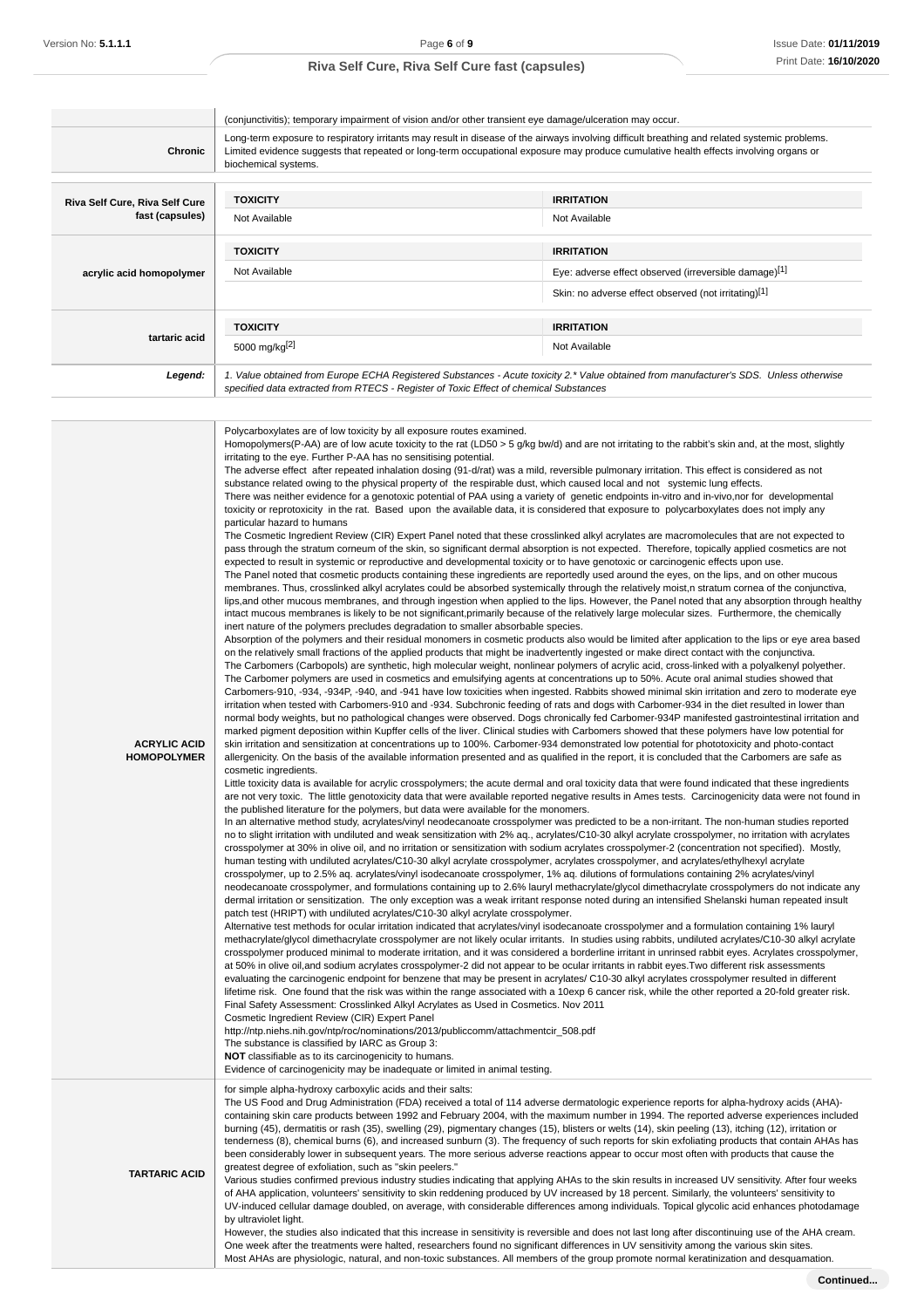| Convulsions, haemorrhage recorded.                                                                                                                                                                                                                                                                                                                                                                                                                                                                                                                                                                                                                                                                                                                                                                                                                                                                                                                                                                                                                                                                                                                                                                                                                                                                                                            |                                 |                                                                                                                                                                                                                                                                                                                                                                                                                                                                                                                                        |
|-----------------------------------------------------------------------------------------------------------------------------------------------------------------------------------------------------------------------------------------------------------------------------------------------------------------------------------------------------------------------------------------------------------------------------------------------------------------------------------------------------------------------------------------------------------------------------------------------------------------------------------------------------------------------------------------------------------------------------------------------------------------------------------------------------------------------------------------------------------------------------------------------------------------------------------------------------------------------------------------------------------------------------------------------------------------------------------------------------------------------------------------------------------------------------------------------------------------------------------------------------------------------------------------------------------------------------------------------|---------------------------------|----------------------------------------------------------------------------------------------------------------------------------------------------------------------------------------------------------------------------------------------------------------------------------------------------------------------------------------------------------------------------------------------------------------------------------------------------------------------------------------------------------------------------------------|
| Asthma-like symptoms may continue for months or even years after exposure to the material ceases. This may be due to a non-allergenic<br>condition known as reactive airways dysfunction syndrome (RADS) which can occur following exposure to high levels of highly irritating<br>compound. Key criteria for the diagnosis of RADS include the absence of preceding respiratory disease, in a non-atopic individual, with abrupt<br>onset of persistent asthma-like symptoms within minutes to hours of a documented exposure to the irritant. A reversible airflow pattern, on<br>spirometry, with the presence of moderate to severe bronchial hyperreactivity on methacholine challenge testing and the lack of minimal<br>lymphocytic inflammation, without eosinophilia, have also been included in the criteria for diagnosis of RADS. RADS (or asthma) following an<br>irritating inhalation is an infrequent disorder with rates related to the concentration of and duration of exposure to the irritating substance.<br>Industrial bronchitis, on the other hand, is a disorder that occurs as result of exposure due to high concentrations of irritating substance (often<br>particulate in nature) and is completely reversible after exposure ceases. The disorder is characterised by dyspnea, cough and mucus<br>production. |                                 |                                                                                                                                                                                                                                                                                                                                                                                                                                                                                                                                        |
|                                                                                                                                                                                                                                                                                                                                                                                                                                                                                                                                                                                                                                                                                                                                                                                                                                                                                                                                                                                                                                                                                                                                                                                                                                                                                                                                               | Carcinogenicity                 | ×                                                                                                                                                                                                                                                                                                                                                                                                                                                                                                                                      |
|                                                                                                                                                                                                                                                                                                                                                                                                                                                                                                                                                                                                                                                                                                                                                                                                                                                                                                                                                                                                                                                                                                                                                                                                                                                                                                                                               | <b>Reproductivity</b>           | ×                                                                                                                                                                                                                                                                                                                                                                                                                                                                                                                                      |
|                                                                                                                                                                                                                                                                                                                                                                                                                                                                                                                                                                                                                                                                                                                                                                                                                                                                                                                                                                                                                                                                                                                                                                                                                                                                                                                                               | <b>STOT - Single Exposure</b>   | ✔                                                                                                                                                                                                                                                                                                                                                                                                                                                                                                                                      |
|                                                                                                                                                                                                                                                                                                                                                                                                                                                                                                                                                                                                                                                                                                                                                                                                                                                                                                                                                                                                                                                                                                                                                                                                                                                                                                                                               | <b>STOT - Repeated Exposure</b> | ×                                                                                                                                                                                                                                                                                                                                                                                                                                                                                                                                      |
|                                                                                                                                                                                                                                                                                                                                                                                                                                                                                                                                                                                                                                                                                                                                                                                                                                                                                                                                                                                                                                                                                                                                                                                                                                                                                                                                               | <b>Aspiration Hazard</b>        | ×                                                                                                                                                                                                                                                                                                                                                                                                                                                                                                                                      |
|                                                                                                                                                                                                                                                                                                                                                                                                                                                                                                                                                                                                                                                                                                                                                                                                                                                                                                                                                                                                                                                                                                                                                                                                                                                                                                                                               |                                 | Some products containing alpha-hydroxy acids (AHAs) have been marketed for uses such as treating acne, removing scars, and lightening<br>discolorations. Among these are some products marketed as "skin peelers," which may contain relatively high concentrations of AHAs or other<br>acids and are designed to remove the outer layer of the skin<br>$\blacktriangleright$ – Data either not available or does not fill the criteria for classification<br>Legend:<br>$\blacktriangleright$ - Data available to make classification |

#### **SECTION 12 Ecological information**

### **Toxicity Riva Self Cure, Riva Self Cure fast (capsules) Endpoint Test Duration (hr) Species Value Source** Not<br>Available Not Not Available Not Available Not Available Not Available Not Available Not Ava<br>Available Ava Available Not Available **acrylic acid homopolymer Endpoint Test Duration (hr) Species Value Source**  $\begin{array}{|c|c|c|c|c|}\n \hline\n \text{LC50} & 96 & \text{Fish} & \text{Fish} & \text{27mg/L} & \text{2} \\
\hline\n \end{array}$ EC50 48 Crustacea Crustacea 47mg/L 2 EC50 72 Algae or other aquatic plants 0.75mg/L 2 NOEC 72 Algae or other aquatic plants 0.03mg/L 2 **tartaric acid Endpoint Test Duration (hr) Species Value Source**  $\sim$  LC50  $\mid$  96  $\mid$  2 EC50 48 Crustacea Crustacea 93.313mg/L 2 EC50 72 Algae or other aquatic plants 51.404mg/L 2 EC0 32 Crustacea Crustacea 135mg/L 2 NOEC 72 Algae or other aquatic plants 3.125mg/L 2 **Legend:** Extracted from 1. IUCLID Toxicity Data 2. Europe ECHA Registered Substances - Ecotoxicological Information - Aquatic Toxicity 3. EPIWIN Suite

V3.12 (QSAR) - Aquatic Toxicity Data (Estimated) 4. US EPA, Ecotox database - Aquatic Toxicity Data 5. ECETOC Aquatic Hazard Assessment Data 6. NITE (Japan) - Bioconcentration Data 7. METI (Japan) - Bioconcentration Data 8. Vendor Data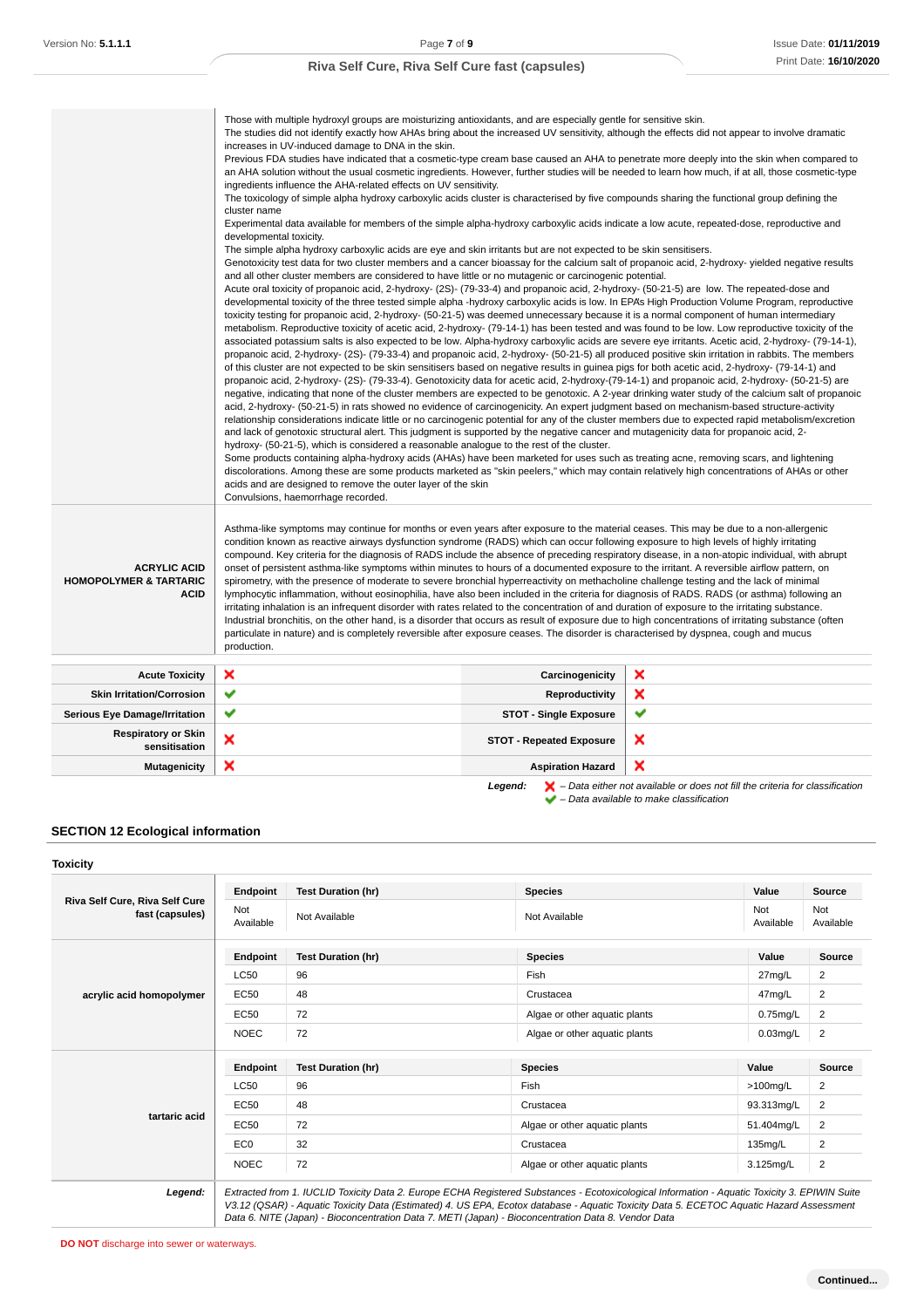### **Persistence and degradability**

| Ingredient               | Persistence: Water/Soil | Persistence: Air     |  |
|--------------------------|-------------------------|----------------------|--|
| acrylic acid homopolymer | LOW                     | <b>LOW</b><br>$\sim$ |  |
| tartaric acid            | LOW                     | ∟OW                  |  |

### **Bioaccumulative potential**

| <b>Bioaccumulation</b>    |
|---------------------------|
| LOW (LogKOW = $0.4415$ )  |
| LOW (LogKOW = $-1.0017$ ) |
|                           |
|                           |

### **Mobility in soil**

| Ingredient               | <b>Mobility</b>      |
|--------------------------|----------------------|
| acrylic acid homopolymer | $HIGH (KOC = 1.201)$ |
| tartaric acid            | $HIGH (KOC = 1)$     |

### **SECTION 13 Disposal considerations**

| Waste treatment methods      |                                                                                                                                                                                                                                                                                                                                                                                                                                                 |
|------------------------------|-------------------------------------------------------------------------------------------------------------------------------------------------------------------------------------------------------------------------------------------------------------------------------------------------------------------------------------------------------------------------------------------------------------------------------------------------|
| Product / Packaging disposal | DO NOT allow wash water from cleaning or process equipment to enter drains.<br>It may be necessary to collect all wash water for treatment before disposal.<br>In all cases disposal to sewer may be subject to local laws and regulations and these should be considered first.<br>Where in doubt contact the responsible authority.<br>Consult State Land Waste Management Authority for disposal.<br>Bury residue in an authorised landfill. |

### **SECTION 14 Transport information**

### **Labels Required**

| Marine Polli<br>tan | <b>NO</b>      |  |
|---------------------|----------------|--|
| <b>HAZCHEM</b>      | Not Applicable |  |

### **Land transport (ADG): NOT REGULATED FOR TRANSPORT OF DANGEROUS GOODS**

**Air transport (ICAO-IATA / DGR): NOT REGULATED FOR TRANSPORT OF DANGEROUS GOODS**

### **Sea transport (IMDG-Code / GGVSee): NOT REGULATED FOR TRANSPORT OF DANGEROUS GOODS**

### **Transport in bulk according to Annex II of MARPOL and the IBC code**

Not Applicable

### **SECTION 15 Regulatory information**

### **Safety, health and environmental regulations / legislation specific for the substance or mixture**

### **acrylic acid homopolymer is found on the following regulatory lists**

Australian Inventory of Industrial Chemicals (AIIC) **International Agency for Research on Cancer (IARC)** - Agents Classified by the IARC

### **tartaric acid is found on the following regulatory lists**

Australian Inventory of Industrial Chemicals (AIIC)

### **National Inventory Status**

| <b>National Inventory</b>      | <b>Status</b>                                |  |
|--------------------------------|----------------------------------------------|--|
| Australia - AIIC               | Yes                                          |  |
| Australia - Non-Industrial Use | No (acrylic acid homopolymer; tartaric acid) |  |
| Canada - DSL                   | Yes                                          |  |
| Canada - NDSL                  | No (acrylic acid homopolymer; tartaric acid) |  |
| China - IECSC                  | Yes                                          |  |
| Europe - EINEC / ELINCS / NLP  | No (acrylic acid homopolymer)                |  |
| Japan - ENCS                   | Yes                                          |  |
| Korea - KECI                   | Yes                                          |  |
| New Zealand - NZIoC            | Yes                                          |  |
| Philippines - PICCS            | Yes                                          |  |
| <b>USA - TSCA</b>              | Yes                                          |  |
| Taiwan - TCSI                  | Yes                                          |  |
| Mexico - INSQ                  | Yes                                          |  |
| Vietnam - NCI                  | Yes                                          |  |

Monographs